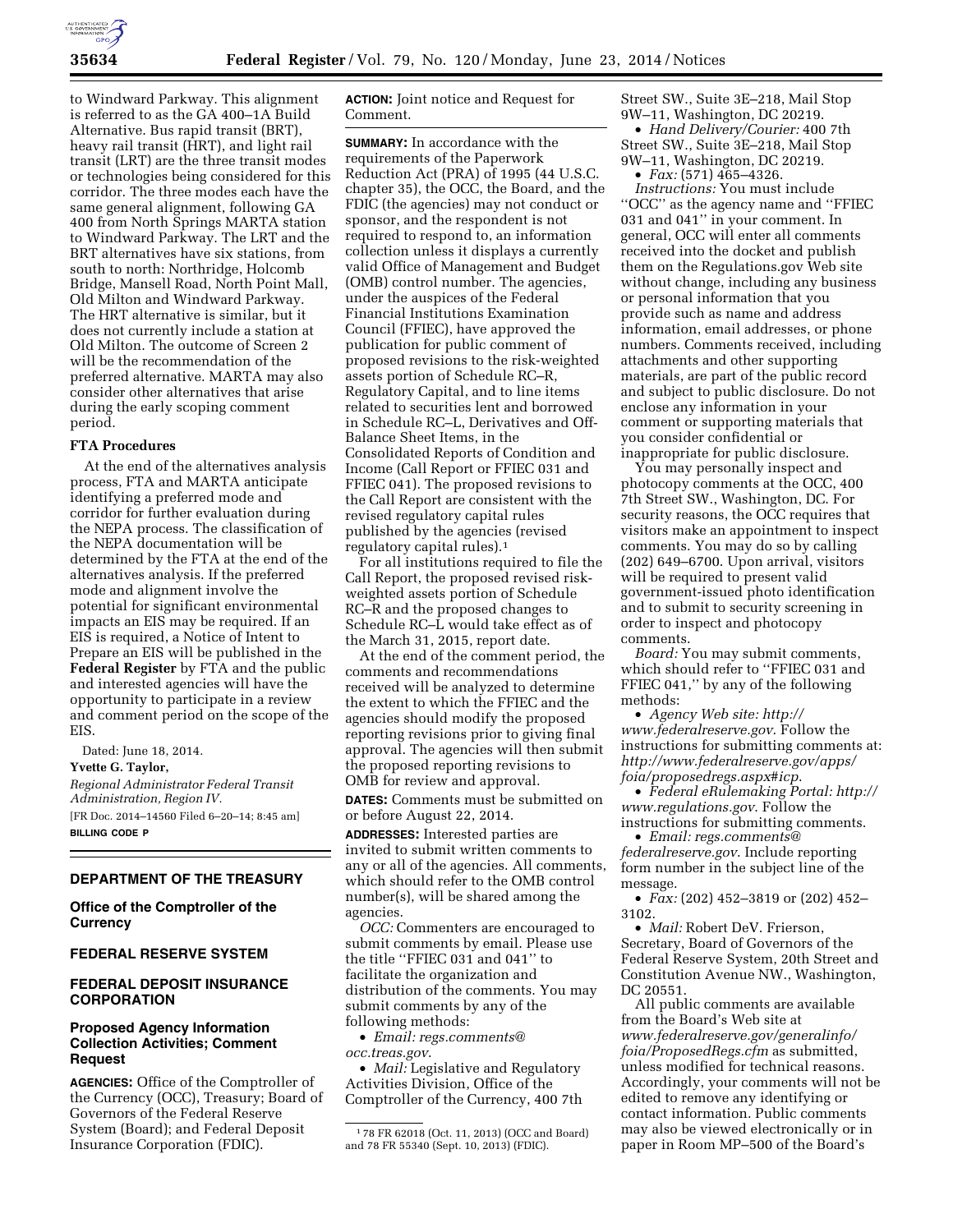Martin Building (20th and C Streets NW.,) between 9:00 a.m. and 5:00 p.m. on weekdays.

*FDIC:* You may submit comments, which should refer to ''FFIEC 031 and FFIEC 041,'' by any of the following methods:

• *Agency Web site: [http://](http://www.fdic.gov/regulations/laws/federal/propose.html) [www.fdic.gov/regulations/laws/federal/](http://www.fdic.gov/regulations/laws/federal/propose.html) [propose.html](http://www.fdic.gov/regulations/laws/federal/propose.html)*. Follow the instructions for submitting comments on the FDIC Web site.

• *Federal eRulemaking Portal: [http://](http://www.regulations.gov)  [www.regulations.gov](http://www.regulations.gov)*. Follow the instructions for submitting comments.

• *Email: [comments@FDIC.gov](mailto:comments@FDIC.gov)*. Include ''FFIEC 031and FFIEC 041'' in the subject line of the message.

• *Mail:* Gary A. Kuiper, Counsel, Attn: Comments, Room NYA–5046, Federal Deposit Insurance Corporation, 550 17th Street NW., Washington, DC 20429.

• *Hand Delivery:* Comments may be hand delivered to the guard station at the rear of the 550 17th Street Building (located on F Street) on business days between 7 a.m. and 5 p.m.

*Public Inspection:* All comments received will be posted without change to *[http://www.fdic.gov/regulations/laws/](http://www.fdic.gov/regulations/laws/federal/propose.html)  [federal/propose.html](http://www.fdic.gov/regulations/laws/federal/propose.html)* including any personal information provided. Comments may be inspected at the FDIC Public Information Center, Room E– 1002, 3501 Fairfax Drive, Arlington, VA 22226, between 9 a.m. and 5 p.m. on business days.

Additionally, commenters may send a copy of their comments to the OMB desk officer for the agencies by mail to the Office of Information and Regulatory Affairs, U.S. Office of Management and Budget, New Executive Office Building, Room 10235, 725 17th Street NW., Washington, DC 20503; by fax to (202) 395–6974; or by email to *[oira](mailto:oira_submission@omb.eop.gov)*\_ *[submission@omb.eop.gov](mailto:oira_submission@omb.eop.gov)*.

**FOR FURTHER INFORMATION CONTACT:** For further information about the proposed revisions to the Call Report discussed in this notice, please contact any of the agency clearance officers whose names appear below. In addition, copies of the proposed revised FFIEC 031 and FFIEC 041 forms and instructions can be obtained at the FFIEC's Web site (*[http://www.ffiec.gov/ffiec](http://www.ffiec.gov/ffiec_report_forms.htm)*\_*report*\_ *[forms.htm](http://www.ffiec.gov/ffiec_report_forms.htm)*).

*OCC:* Mary H. Gottlieb and Johnny Vilela, OCC Clearance Officers, (202) 649–5490, for persons who are deaf or hard of hearing, TTY, (202) 649–5597, Legislative and Regulatory Activities Division, Office of the Comptroller of the Currency, 400 7th Street SW., Washington, DC 20219.

*Board:* Cynthia Ayouch, Federal Reserve Board Clearance Officer, (202) 452–3829, Office of the Chief Data Officer, Board of Governors of the Federal Reserve System, 20th and C Streets NW., Washington, DC 20551. Telecommunications Device for the Deaf (TDD) users may call (202) 263–4869.

*FDIC:* Gary A. Kuiper, Counsel, (202) 898–3877, Legal Division, Federal Deposit Insurance Corporation, 550 17th Street NW., Washington, DC 20429.

**SUPPLEMENTARY INFORMATION:** The agencies are proposing to revise and extend for three years the Call Report, which is currently an approved collection of information for each agency.

*Report Title:* Consolidated Reports of Condition and Income (Call Report).

*Form Number:* Call Report: FFIEC 031 (for banks and savings associations with domestic and foreign offices) and FFIEC 041 (for banks and savings associations with domestic offices only).

*Frequency of Response:* Quarterly. *Affected Public:* Business or other forprofit.

OCC:

*OMB Number:* 1557–0081.

*Estimated Number of Respondents:*  1,675 national banks and federal savings associations.

*Estimated Time per Response:* 59.64 burden hours per quarter to file.

*Estimated Total Annual Burden:*  399,588 burden hours to file.

Board:

*OMB Number:* 7100–0036. *Estimated Number of Respondents:* 

846 state member banks. *Estimated Time per Response:* 60.07

burden hours per quarter to file. *Estimated Total Annual Burden:* 

203,277 burden hours to file. FDIC:

*OMB Number:* 3064–0052.

*Estimated Number of Respondents:*  4,237 insured state nonmember banks and state savings associations.

*Estimated Time per Response:* 44.74 burden hours per quarter to file.

*Estimated Total Annual Burden:*  758,254 burden hours to file.

The estimated time per response for the quarterly filings of the Call Report is an average that varies by agency because of differences in the composition of the institutions under each agency's supervision (e.g., size distribution of institutions, types of activities in which they are engaged, and existence of foreign offices). The average reporting burden for the filing of the Call Report as it is proposed to be revised is estimated to range from 20 to 775 hours per quarter, depending on an individual institution's circumstances.

## **General Description of Reports**

The Call Report information collections are mandatory for the

following institutions: 12 U.S.C. 161 (national banks), 12 U.S.C. 324 (state member banks), 12 U.S.C. 1817 (insured state nonmember banks), and 12 U.S.C. 1464 (savings associations) (collectively, Call Report filers). At present, except for selected data items, the Call Report information collections are not given confidential treatment.

#### **Abstract**

Institutions submit Call Report data to the agencies each quarter for the agencies' use in monitoring the condition, performance, and risk profile of individual institutions and the industry as a whole. Call Report data provide the most current statistical data available for evaluating institutions' corporate applications, identifying areas of focus for on-site and off-site examinations, and monetary and other public policy purposes. The agencies use Call Report data in evaluating interstate merger and acquisition applications to determine, as required by law, whether the resulting institution would control more than ten percent of the total amount of deposits of insured depository institutions in the United States. Call Report data also are used to calculate institutions' deposit insurance and Financing Corporation assessments and national banks' and federal savings associations' semiannual assessment fees.

## **Current Actions**

#### **I. Overview of the Proposed Changes**

#### *A. Summary of Proposed Changes*

Call Report Schedule RC–R collects regulatory data on tier 1, tier 2, and total capital and regulatory capital ratios (regulatory capital components and ratios portion) and on risk-weighted assets (risk-weighted assets portion). On January 14, 2014, the agencies published a final PRA notice in the **Federal Register** pertaining to their submissions to OMB for review and approval of revised reporting requirements for the regulatory capital components and ratios portion of Call Report Schedule RC–R, consistent with the revised regulatory capital rules.2

 $^{\rm 2}$  For report dates in 2014, the regulatory capital components and ratios portion of Schedule RC–R will be designated Parts I.A and I.B. Call Report filers that are not advanced approaches institutions will file Part I.A, which includes existing data items 1 through 33 of current Schedule RC–R. Call Report filers that are subject to the advanced approaches and to the revised regulatory capital rules effective January 1, 2014, will file Part I.B, which includes the revised reporting requirements consistent with the revised regulatory capital rules. In March 2015, Part I.A would be removed and Part I.B would be designated Part I; all Call Report filers would then Continued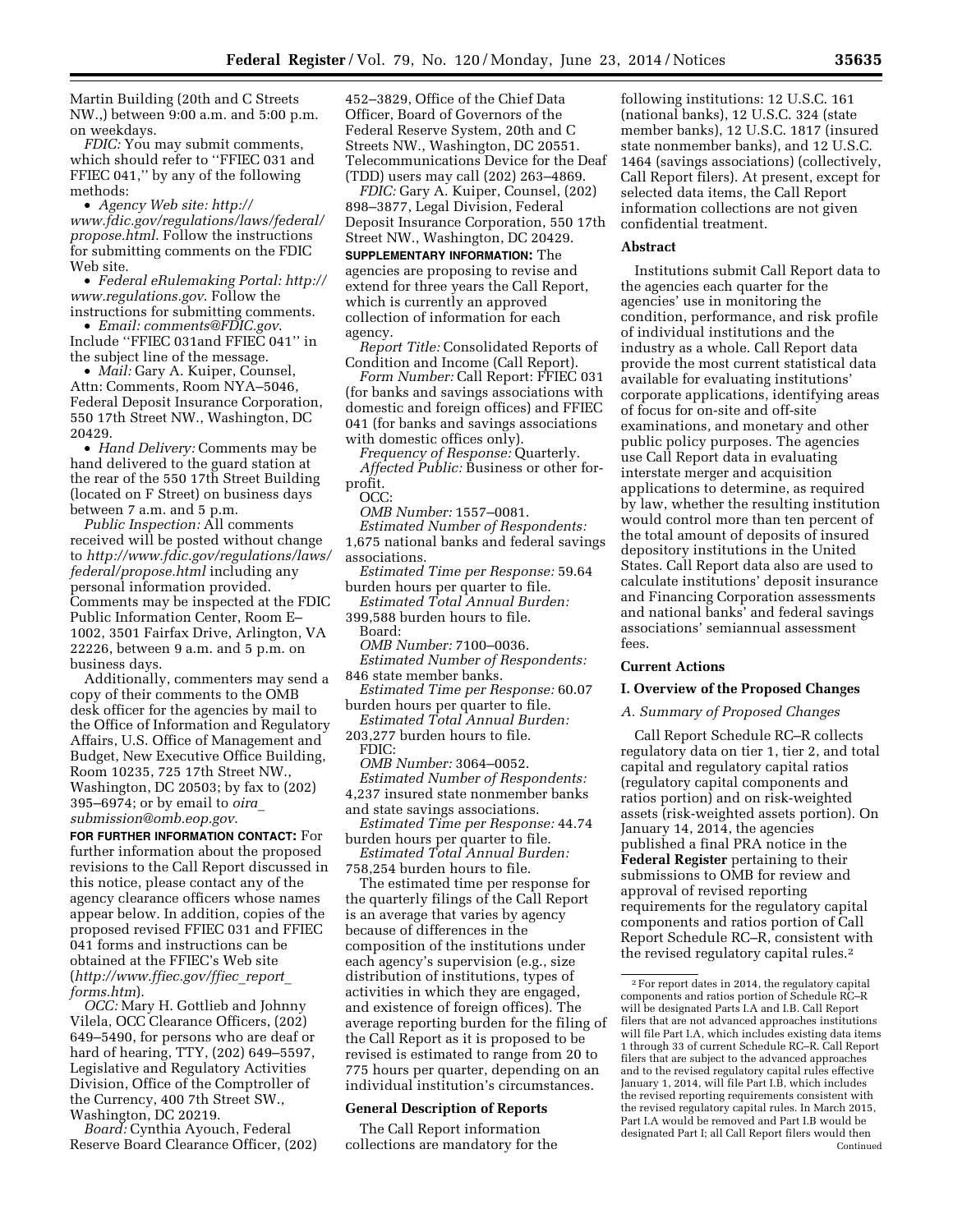The agencies are proposing at this time to revise the reporting requirements for the risk-weighted assets portion of Call Report Schedule RC–R by incorporating the standardized approach, consistent with the revised regulatory capital rules.3 Compared to the current schedule, the proposed risk-weighted assets portion of Schedule RC–R would provide a more detailed breakdown of on-balance sheet asset and off-balance sheet item categories, remove the ratings-based approach from the calculation of risk-weighted assets, reflect alternative risk-weighting approaches not reliant on credit ratings, and include an expanded number of risk-weight categories, consistent with the revised regulatory capital rules. The revisions to the risk-weighted assets portion of Schedule RC–R would take effect as of the March 31, 2015, report date. The proposed changes to Call Report Schedule RC–R are discussed in more detail in section II below.

The agencies are proposing changes to Schedule RC–R in two stages to allow interested parties to better understand the proposed revisions and focus their comments on areas of particular interest. Therefore, for report dates in 2014, all Call Report filers would continue to report risk-weighted assets in the portion of Schedule RC–R that currently contains existing data items 34 through 62 and Memoranda items 1 and 2, but this portion of the schedule would be designated Part II.

Call Report Schedule RC–L collects regulatory data on derivatives and offbalance sheet items. The agencies are proposing at this time to revise the reporting requirements for off-balance sheet exposures related to securities lent and borrowed, consistent with the

3 78 FR 62018 (Oct. 11, 2013) (OCC and Board) and 78 FR 55340 (Sept. 10, 2013) (FDIC).

revised regulatory capital rules. Compared to the current schedule, the proposed changes to Schedule RC–L would require all institutions to report the amount of securities borrowed. At present, institutions include the amount of securities borrowed in the total amount of all other off-balance sheet liabilities if the amount of securities borrowed is more than 10 percent of total bank equity capital and disclose the amount of securities borrowed if that amount is more than 25 percent of total bank equity capital. In addition, the proposed changes to Schedule RC– L would place the line item for securities borrowed immediately after the line item for securities lent.

# *B. Timing of Implementation of the Proposed Reporting Requirements*

# Call Report Filers

All Call Report filers, including all advanced approaches institutions that file Call Reports, would continue to report their risk-weighted assets by applying the general risk-based capital rules 4 and using the current template of Schedule RC–R, items 34 through 62 and Memoranda items 1 through 2, for report dates in 2014, and this portion of the schedule has been designated Part II. All institutions would begin using proposed revised Schedule RC–R, Part II, to report their risk-weighted assets under the standardized approach effective for the March 31, 2015, report date.

All Call Report filers would continue to report securities lent (item 6) and securities borrowed (items 9 and 9.a, as appropriate) in current Schedule RC–L for report dates in 2014. These institutions would begin to use the updated line items for securities lent and borrowed in Schedule RC–L effective for the March 31, 2015, report date.

#### Advanced Approaches Institutions

*Reporting risk-weighted assets:* As discussed above, an advanced approaches institution that is a Call Report filer, regardless of whether it is in a parallel run period or has completed a satisfactory parallel run, would complete the current version of the risk-weighted assets portion of Schedule RC–R (which has been designated Part II of the schedule) by applying the general risk-based capital rules for report dates in 2014 and it would complete the proposed revised version of Schedule RC–R, Part II, by applying the standardized approach for report dates beginning in 2015. In addition, an advanced approaches institution that is a Call Report filer and is in a parallel run period would report its risk-weighted assets (as calculated under the general risk-based capital rules for report dates in 2014 and under the standardized approach for report dates beginning in 2015) and its riskbased capital ratios on proposed revised FFIEC 101 5 Schedule A (line items 60 through 63), and on proposed Call Report Schedule RC–R, Part I.B (line item 40.a and line items 41 through 43, Column A). Furthermore, such an institution would apply the revised advanced approaches rules to report its risk-weighted assets and risk-based capital ratios on a confidential basis in proposed revised FFIEC 101 Schedule A (line items 87 through 90).

For report dates beginning in 2014, an advanced approaches banking organization that is a Call Report filer and has completed a satisfactory parallel run would report its advanced approaches risk-weighted assets and risk-based capital ratios on proposed revised FFIEC 101 Schedule A (line items 60 through 63) and on proposed revised Call Report Schedule RC–R, Part I.B (line item 40.b and line items 41 through 43, Column B). Part I.B would be designated Part I of Schedule RC–R for report dates beginning in 2015.

#### Initial Reporting

For the March 31, 2015, report date, institutions may provide reasonable estimates for any new or revised Call Report items initially required to be reported as of that date for which the requested information is not readily available. The specific wording of the captions for the new or revised Call Report data items discussed in this proposal and the numbering of these data items should be regarded as preliminary. Similarly, the text of the draft instructions for proposed revised Schedule RC–R, Part II, and the proposed revisions to Schedule RC–L for securities lent and borrowed should be regarded as preliminary.

## **II. Discussion of Proposed Revised Call Report Schedule RC–R, Part II**

This section describes the proposed changes to Call Report Schedule RC–R

submit Part I. *See* 79 FR 2527 (Jan. 14, 2014) for the revised regulatory reporting requirements.

An advanced approaches institution as defined in section 100 of the agencies' revised regulatory capital rules (i) has consolidated total assets (excluding assets held by an insurance underwriting subsidiary) on its most recent yearend regulatory report equal to \$250 billion or more; (ii) has consolidated total on-balance sheet foreign exposure on its most recent year-end regulatory report equal to \$10 billion or more (excluding exposures held by an insurance underwriting subsidiary), as calculated in accordance with the FFIEC 009 Country Exposure Report; (iii) is a subsidiary of a depository institution that uses the advanced approaches pursuant to subpart E of 12 CFR part 3 (OCC), 12 CFR part 217 (Board), or 12 CFR part 325 (FDIC) to calculate its total riskweighted assets; (iv) is a subsidiary of a bank holding company or savings and loan holding company that uses the advanced approaches pursuant to 12 CFR part 217 to calculate its total risk-weighted assets; or (v) elects to use the advanced approaches to calculate its total riskweighted assets. See 78 FR 62204 (OCC and Board); 78 FR 55523 (FDIC).

<sup>4</sup>The agencies' general risk-based capital rules are at 12 CFR part 3, appendix A (national banks); 12 CFR part 167 (federal savings associations); 12 CFR part 208, appendix A (state member banks); 12 CFR part 225, appendix A (bank holding companies); 12 CFR part 325, appendix A (state nonmember banks); and 12 CFR part 390, subpart Z (state savings associations).

<sup>5</sup>FFIEC 101, Regulatory Capital Reporting for Institutions Subject to the Advanced Capital Adequacy Framework, OMB Numbers: For the OCC: 1557–0239; for the Board: 7100–0319; and for the FDIC: 3064–0159. For the proposed revised FFIEC 101, *see* 79 FR 2527 (Jan. 14, 2014).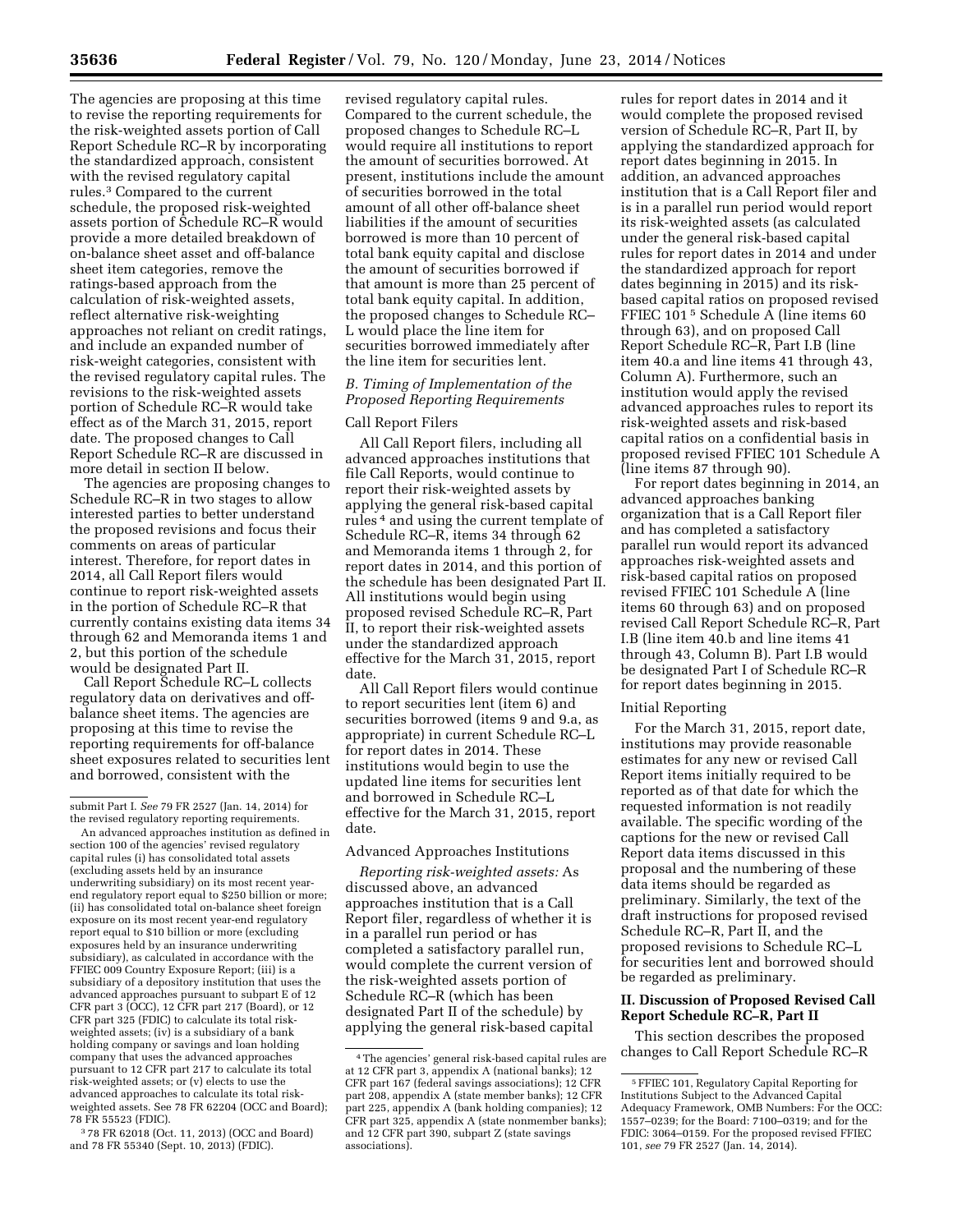to implement the reporting of riskweighted assets consistent with the revised regulatory capital rules. As previously discussed, effective for the March 31, 2015, report date, the existing risk-weighted assets portion of Schedule RC–R (items 34 through 62 and Memoranda items 1 and 2, which was designated Part II as of the March 31, 2014, report date) would be replaced by a revised Part II that would be completed by all institutions that file the Call Report. Call Report filers should refer to the revised regulatory capital rules and the proposed reporting instructions for revised Schedule RC–R, Part II, for further information.

Proposed revised Part II of Schedule RC–R would be divided into the following sections: (A) On-balance sheet asset categories; (B) derivatives and offbalance sheet items; (C) totals; and (D) memoranda items for derivatives. A brief description of each of these sections and the corresponding line items is provided below.

#### *A. Schedule RC–R, Part II, Items 1–11: Balance Sheet Asset Categories and Securitization Exposures*

Proposed line items 1 through 8 reflect on-balance sheet asset categories (excluding those assets within each category that meet the definition of a securitization exposure), similar to the asset categories included in the current version of Schedule RC–R, but the proposed items would capture greater reporting detail. The number of riskweight categories to which the individual assets in each asset category would be allocated would be expanded consistent with the revised regulatory capital rules. On-balance sheet assets and off-balance sheet items that meet the definition of a securitization exposure would be reported in items 9 and10, respectively. In addition to the proposed instructions for revised Schedule RC–R, Part II, institutions also should refer to the revised regulatory capital rules to determine the appropriate risk-weight category allocations for each on-balance sheet asset category and the appropriate riskweight calculations for securitization exposures.

Subject to the separate reporting of securitization exposures from the related on-balance sheet asset category, total on-balance sheet assets are equal to the sum of: (Item 1) cash and balances due from depository institutions; securities, excluding securitization exposures, which are composed of (item 2.a) held-to-maturity (HTM) securities and (item 2.b) available-for-sale (AFS) securities; (item 3) federal funds sold and securities purchased under

agreements to resell; loans and leases held for sale, which are composed of (item 4.a) residential mortgage exposures, (item 4.b) high volatility commercial real estate (HVCRE) exposures, (item 4.c) exposures past due 90 days or more or on nonaccrual, and (item 4.d) all other exposures; loans and leases, net of unearned income, which are composed of (item 5.a) residential mortgage exposures, (item 5.b) HVCRE exposures, (item 5.c) exposures past due 90 days or more or on nonaccrual, and (item 5.d) all other exposures; less (item 6) allowance for loan and lease losses; (item 7) trading assets, excluding securitization exposures that receive standardized charges; (item 8) all other assets; and on-balance sheet securitization exposures, which are composed of (item 9.a) HTM securities, (item 9.b) AFS securities, (item 9.c) trading assets that receive standardized charges, and (item 9.d) all other onbalance sheet securitization exposures. As mentioned above, off-balance-sheet securitization exposures would be reported in item 10.

Line item 11 would collect total information on the institution's onbalance sheet asset categories and onbalance sheet securitization exposures, including for each risk-weight category, calculated as the sum of items 1 through 9.

## *B. Schedule RC–R, Part II, Items 12–21: Derivatives and Off-Balance Sheet Items*

Proposed line items 12 through 21 pertain to the reporting of derivatives and off-balance sheet items, excluding those that meet the definition of a securitization exposure (which are reported in item 10 as discussed above). Consistent with the revised regulatory capital rules, new line items would be added and the number of risk-weight categories to which the credit equivalent amounts of derivatives and off-balance sheet items would be allocated would be expanded. In addition to the proposed instructions for revised Schedule RC–R, Part II, institutions also should refer to the revised regulatory capital rules to determine the appropriate risk-weight category allocations for each derivative and offbalance item sheet category.

Derivatives and off-balance sheet items consist of: (Item 12) financial standby letters of credit; (item 13) performance standby letters of credit and transaction-related contingent items; (item 14) commercial and similar letters of credit with an original maturity of one year or less; (item 15) retained recourse on small business obligations sold with recourse; (item 16) repo-style transactions (excluding

reverse repos), which includes securities borrowed, securities lent, and securities sold under agreements to repurchase; (item 17) all other offbalance sheet liabilities; unused commitments, which is composed of (item 18.a) the unused portion of commitments with an original maturity of one year or less, excluding assetbacked commercial paper (ABCP) conduits, (item 18.b) the unused portion of eligible ABCP liquidity facilities with an original maturity of one year or less, and (item 18.c) the unused portion of commitments and commercial and similar letters of credit that have an original maturity exceeding one year; (item 19) unconditionally cancelable commitments; (item 20) the credit equivalent amount of over-the-counter derivative contracts; and (item 21) the credit equivalent amount of centrally cleared derivative contracts.

## *C. Schedule RC–R, Part II, Items 22–30: Totals*

Proposed items 22 through 30 apply the risk-weight factors to the exposure amounts reported for assets, derivatives, and off-balance sheet items in items 11 through 21 and calculate an institution's total risk-weighted assets.

Line item 24 would collect information on an institution's riskweighted assets by risk-weight category. For each column, this is equal to the product of the amount reported (item 22) for total assets, derivatives, and offbalance sheet items by risk-weight category, multiplied by (item 23) the applicable risk-weight factor.

Line item 25 would collect an institution's measurement of riskweighted assets for purposes of calculating the institution's 1.25 percent of risk-weighted assets limit on the allowance for loan and lease losses.

Line item 26 would collect an institution's standardized market riskweighted assets, if applicable.

Line item 30 would collect an institution's total risk-weighted assets, calculated as (item 27) risk-weighted assets before deductions for excess allowance of loan and lease losses and allocated transfer risk reserve less (item 28) excess allowance for loan and lease losses, and less (item 29) allocated transfer risk reserve.

#### *D. Schedule RC–R, Part II,*

# *Memorandum Items 1–3: Derivatives*

In proposed memorandum items 1 through 3, an institution would report the current credit exposure and notional principal amounts of its derivative contracts. Consistent with the revised regulatory capital rules, existing memorandum item 2 would be revised.